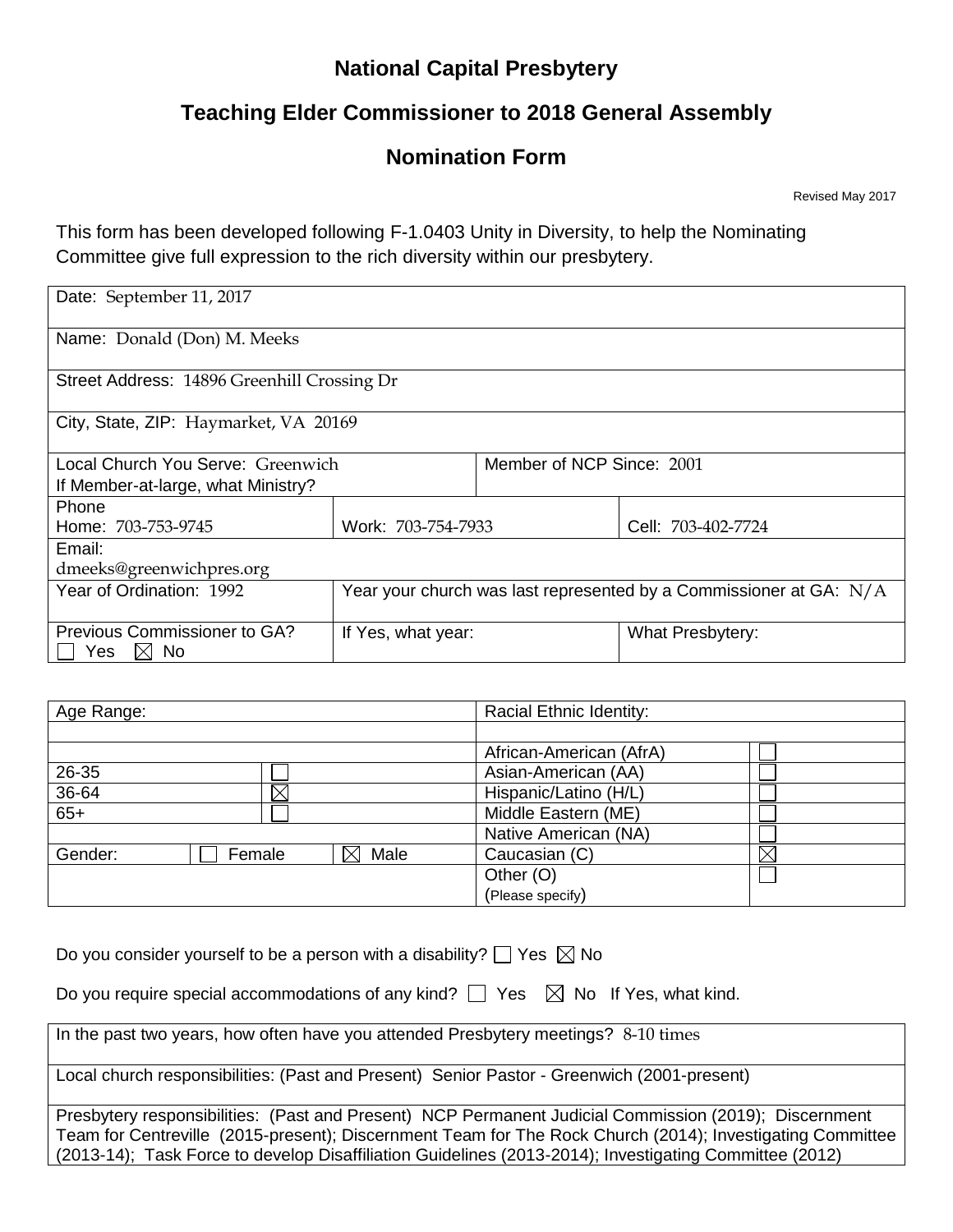Other governing body responsibilities: (Present and Past) N/A

Special skills, knowledge, expertise in relevant areas and computer competency include language(s) other than English: N/A

|                                         | Community involvement: (Name no more than three): Town of Haymarket - Board of Zoning Appeals (2017); |
|-----------------------------------------|-------------------------------------------------------------------------------------------------------|
| Coach in local youth sports (2004-2011) |                                                                                                       |

NCP selects its delegates to represent the diversity of theological opinion present among us, as required by the General Assembly.

On the continuum below, please click the box that best represents where you place yourself.

#### THEOLOGICAL SPECTRUM



Why did you place yourself on the spectrum where you did? I came to faith in the early 1980's within the context of two traditional evangelical para-church ministries at the University of Virginia. I made my public profession of faith upon joining Trinity Presbyterian Church (PCA) in Charlottesville. I attended Gordon-Conwell Theological Seminary (M.Div. 1992) and have been nurtured in, and gladly embrace, an expression of the faith that is sometimes described as the 'historic' Reformed faith. In my ministry I tend to emphasize the personal dimension of the Christian faith. I affirm and teach the centrality of the atoning death of Jesus Christ to address the human condition of sin, the necessity of personal faith in Jesus Christ for salvation, the primacy of the Scriptures as the inerrant, living and active Word of God, and the role of the Holy Spirit in God's sanctifying work of transforming believers into the image of Christ. All of this is to say I consider myself to be a classic theological conservative, bending a bit in the pietistic direction, who believes there are certain fundamental truths that distinguish the Christian faith from other faith traditions (though I do not describe myself as a "fundamentalist.")

Please share with the committee what you believe are the key theological/social issues currently facing the church and society, and how they shape your experience in the church: In my ministry of late I have been focusing on three issues: 1) The failure of the church to effectively communicate the truths of Genesis 1 & 2 (the inherent dignity of all human beings as image-bearers of God) and Genesis 3 (the deeply imbedded reality of sin within the human condition affecting all persons and human structures); 2) The expanding reality of political idolatry within society that has, in my judgment, beguiled both conservatives and progressives; and 3) a robust understanding of the unity of the church in ways that help bridge divisions within our denomination and yet allow us to honor and maintain ecumenical connection with those who wish to leave our denomination.

These three issues are actively shape my ministry in two significant ways: 1) Through preaching, teaching and pastoral conversation at Greenwich I constantly find myself going back to Genesis 1-3 to help folks at Greenwich gain clarity on the issues of the day (racism, immigration, politics/idolatry, denominational life, etc); and 2) Through our open-space conversations at presbytery I am trying to be a bridge-builder and advocate for the unity of the church, in hopes of setting an example for fellow conservatives while erasing caracitures that progressives may have of their conservative colleagues.